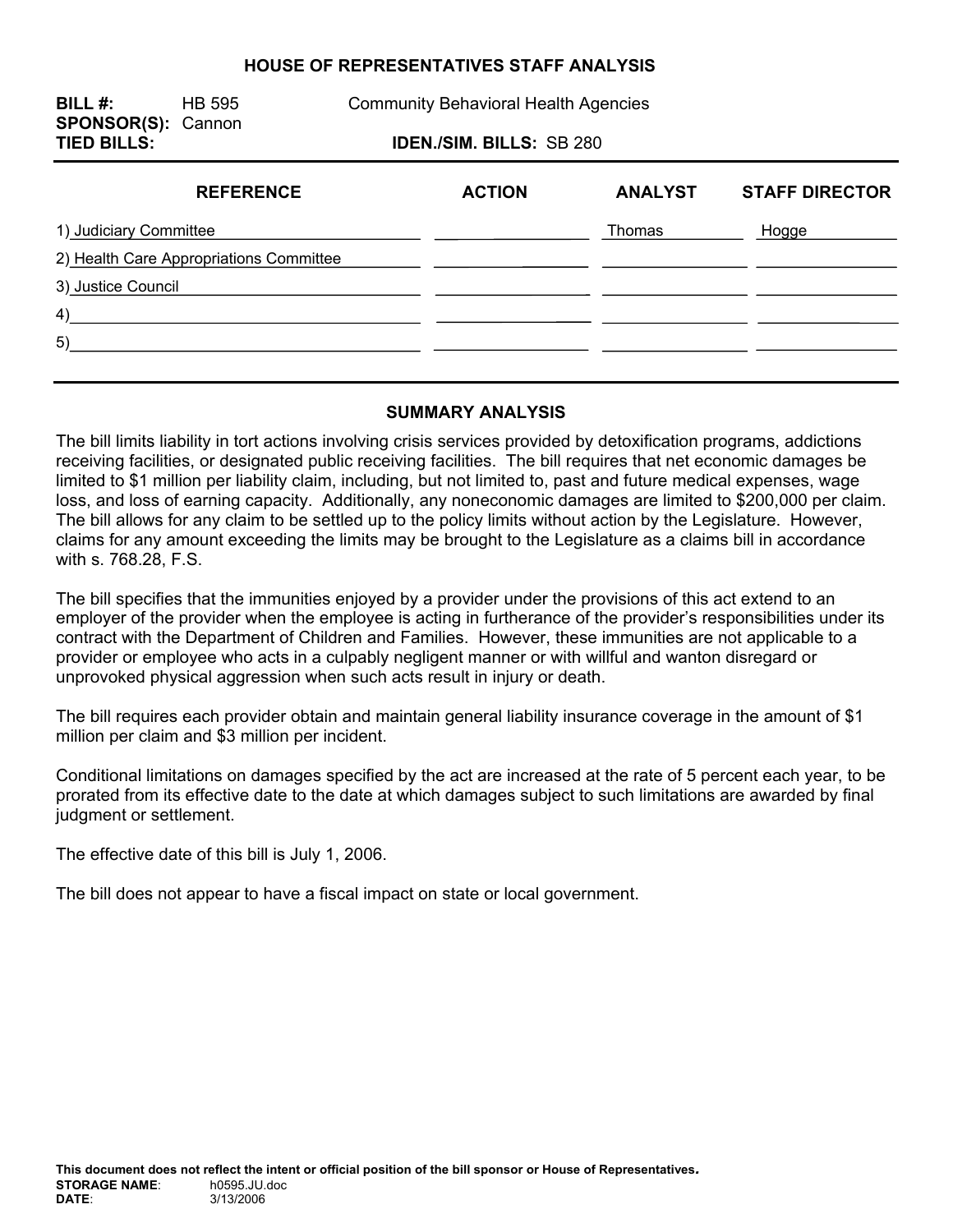# **FULL ANALYSIS**

# **I. SUBSTANTIVE ANALYSIS**

#### A. HOUSE PRINCIPLES ANALYSIS:

**Provide limited government**—The bill mandates that each provider obtain and maintain general liability insurance coverage in the amount of \$1 million per claim and \$3 million per incident.

**Promote personal responsibility**—The bill limits the liability of a provider in certain civil actions. Recovery for amounts above the limits specified in the bill, if approved by the Legislature in a claims bill, will originate from the state budget.

**Empower families**—To the extent that providers reduce their costs for liability insurance and from legal immunity, the offering of services, with the attendant emotional and financial benefits, may increase for families.

#### B. EFFECT OF PROPOSED CHANGES:

#### **PRESENT SITUATION**

#### **Background on the Provision of Mental Health Services Prevention of Substance Abuse**

Part I of ch. 394, F.S., is the Florida Mental Health Act, also known as "the Baker Act." The Baker Act describes the criteria and process for the involuntary examination of a person who is believed to have a mental illness and, because of that illness, has refused voluntary examination or is unable to determine that an examination is necessary and is a danger to self or others or likely to suffer from self-neglect to the degree that it endangers his or her well-being. The statute authorizes law enforcement, certain mental health clinical professionals, or the court to require that an individual be involuntarily detained for evaluation for a period up to 72 hours.

In addition to procedural requirements for involuntary examination and voluntary and involuntary treatment, the Baker Act provides a framework for the public mental health service delivery system. The "front door" to that system is the public receiving facility. Receiving facilities admit persons for involuntary examination and are defined in the statute as "any public or private facility designated by the Department of Children and Families (DCF) to receive and hold involuntary patients under emergency conditions or for psychiatric evaluation and to provide short-term treatment."<sup>1</sup> Public receiving facilities are those facilities that receive public funds specifically for Baker Act examinations. Under s. 394.459(2), F.S., receiving facilities are required to examine and provide treatment to everyone, regardless of their diagnosis or ability to pay. Public receiving facilities are usually colocated with a community mental health provider agency or a public hospital.

A crisis stabilization unit is defined as "a program that provides an alternative to inpatient hospitalization and that provides brief, intensive services 24 hours a day, seven days a week, for mentally ill individuals who are in an acutely disturbed state."<sup>2</sup> The definition of "crisis stabilization unit" and licensure requirements for these programs are found in pt. IV of ch. 394, F.S., the Community Substance Abuse and Mental Health Services Act.

Part V of ch. 397, F.S., provides criteria and procedures for the involuntary admission of an individual in an acute substance abuse crisis. A person meets the criteria for involuntary admission if he or she is substance abuse impaired and because of such impairment has lost the power of self-control with respect to substance use and either is likely to harm himself or herself or others or is in need of substance abuse services and his or her judgment has been so impaired that the person is unable to

# 1 Section 394.455(26), F.S.

 $^{2}$  Section 394.67(5), F.S.

**STORAGE NAME:**  $\overline{ }$  h0595.JU.doc **PAGE: 2**<br> **DATE:** 3/13/2006 **PAGE: 2 DATE**: 3/13/2006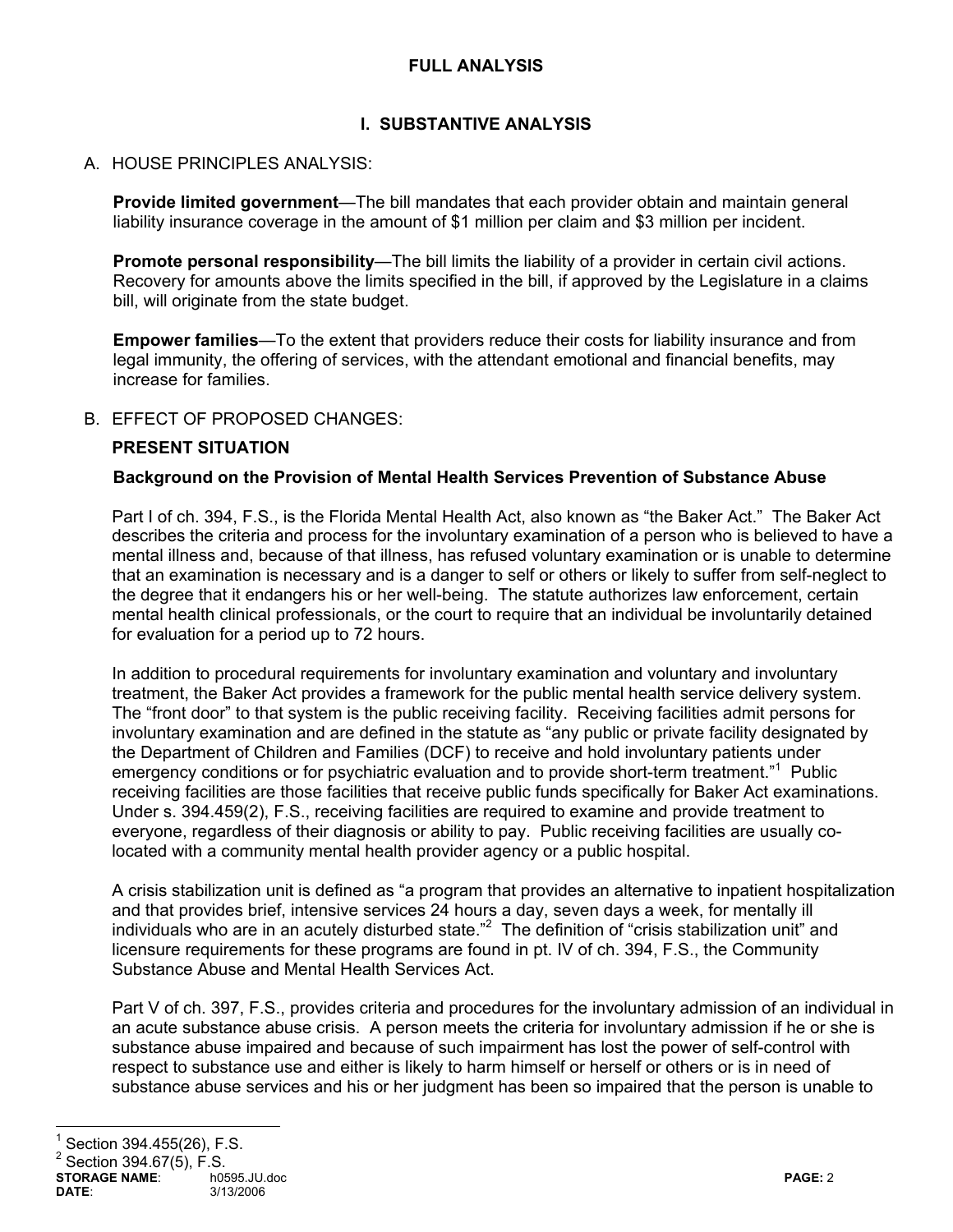appreciate the need for treatment or services. $3$  An individual may be compelled to emergency admission for detoxification, assessment, or stabilization through one of several pathways including law enforcement, physician certification, parent or guardian consent, or court order.

Substance abuse providers may be licensed by the DCF for one or several separate service components.<sup>4</sup> Included in these licensed service components are detoxification programs and addictions receiving facilities. Detoxification services may be provided within a facility that is licensed as a substance abuse treatment program or in a hospital licensed under ch. 395, F.S. Addictions receiving facilities (ARFs) are state-owned, state-operated, or state-contracted programs licensed by the DCF and designated as secure facilities to provide an intensive level of care. All persons admitted to ARFs are considered clients of the DCF and their admission cannot be denied solely on the basis of their inability to contribute to the cost of their care.<sup>5</sup> However, admission may be denied due to failure to meet admission criteria, medical or behavioral conditions beyond management capabilities of the program, or lack of space, services, or financial resources to pay for care.<sup>6</sup> Detoxification services may be provided on a residential or outpatient basis to assist an individual with the physiological and psychological withdrawal from the effects of substance abuse. While most of these programs are funded by the DCF, some of them are private, for-profit organizations that receive no funding from the DCF.

As of FY 2004-05, the DCF maintained contracts with 168 substance abuse providers and 249 community mental health provider agencies. There are currently 75 public receiving facilities and 53 private receiving facilities designated by the DCF. Among the public facilities, 47 are licensed by the Agency for Health Care Administration and designated as Crisis Stabilization Units. The agency may not issue a license to a crisis stabilization unit unless the unit receives state funds. Of the substance abuse providers, 32 provide substance abuse detoxification services and 10 are licensed as ARFs. In FY 2004-05, services were provided to 69,059 individuals through mental health or substance abuse crisis services agencies under contract with the DCF.

Current DCF contracts specify that a provider is an independent contractor and not an agent of the department and that the provider agrees to indemnify, defend and hold the department, its agencies, officers, and employees harmless from all claims, suits, judgments, or damages including attorneys' fees arising out of any act, actions, neglect or omission by the provider, its agents or employees. According to the Florida Council for Community Health (the "Council"), approximately 98% of persons served by these facilities are low income, uninsured individuals, or Medicaid eligible and virtually all funding for receiving facilities comes from local, state and federal government sources.

According to the Council, the cost of medical malpractice liability insurance is limiting the ability of publicly supported community mental health and substance abuse agencies to provide critical treatment and intervention services that are relied upon by law enforcement, local communities and state agencies. The Council states that medical malpractice insurance rates for community mental health and substance abuse agencies have increased 105% over the past three years, approximately 35% per year. In some cases, 5% or more of a facility's operating budget is used to pay for liability insurance.

The average cost of liability insurance for a community behavioral health provider was \$238,847 in FY 2002-03. The average yearly cost in FY 2003-04 was \$355,715, and increase of 49%. As an example of the impact on treatment capacity, a community mental health provider could have provided an additional 1,457 bed days of crisis stabilization care in lieu of paying for liability insurance during FY 2003-04. The following chart provided by the Council shows examples of the escalation of liability insurance premiums (which includes medical malpractice, officers and directors insurance and other liability insurance) for a sample of behavioral health care providers:

<sup>-&</sup>lt;br>3 Section 397.675, F.S.

<sup>4</sup> Section 397.311(18), F.S.

<sup>5</sup> Section 397.431(5), F.S.

 $6$  Section 397.6751, F.S.

**STORAGE NAME**: h0595.JU.doc **PAGE:** 3 **DATE**: 3/13/2006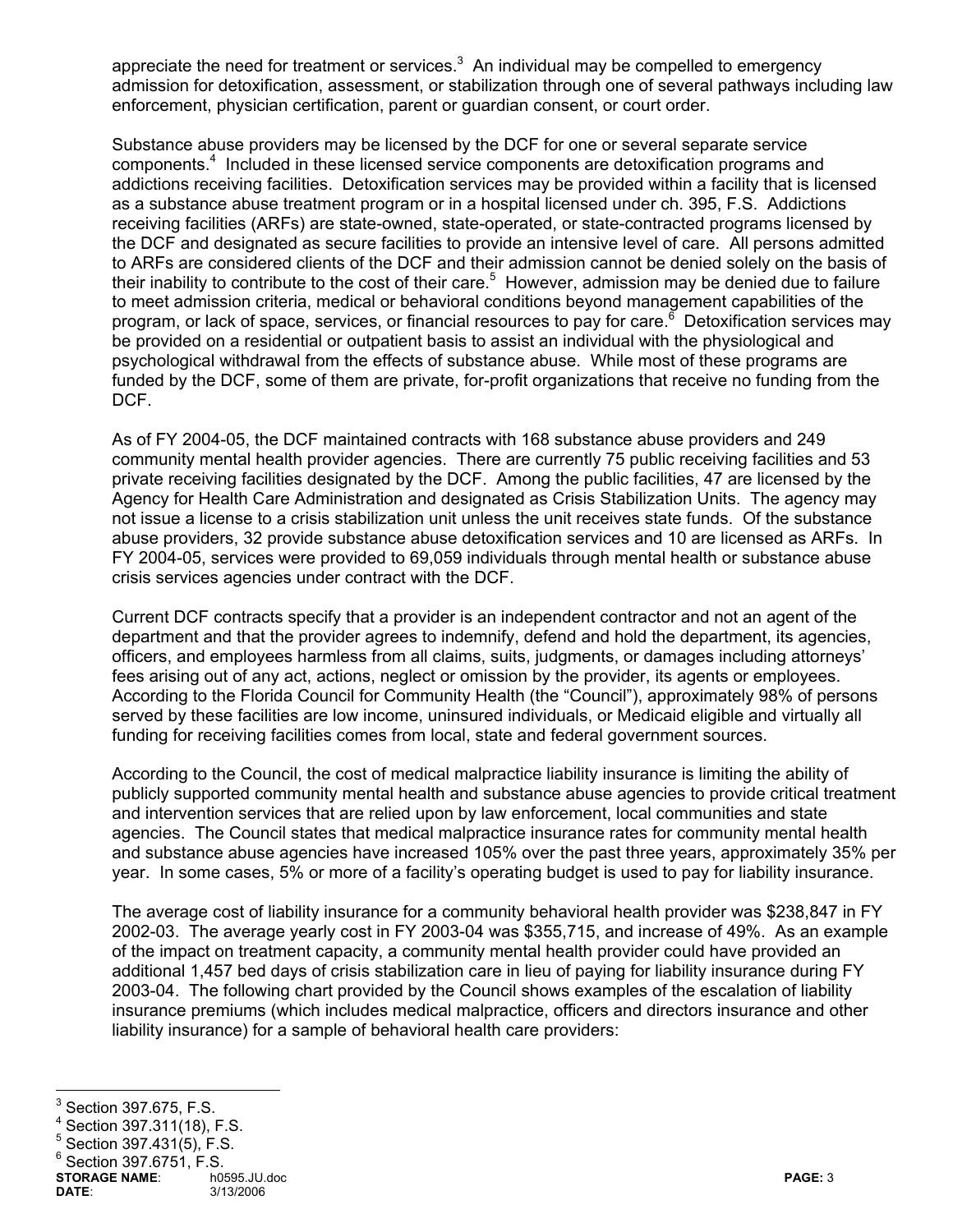#### **Sample of Community Providers' Annual Insurance Premium Increases FY 2002-03 through FY 2005-06**

|                            | FY 2002-03      | FY 2003-04      | FY 2004-05      | FY 2005-06      | % Increase from  |
|----------------------------|-----------------|-----------------|-----------------|-----------------|------------------|
| Facility                   | <b>Premiums</b> | <b>Premiums</b> | <b>Premiums</b> | <b>Premiums</b> | '02-03 to '05-06 |
| Act Corporation            | \$391,000       | \$425,000       | \$582,061       | \$619,603       | 58.5%            |
| Lakeview Center            | \$555,301       | \$793,063       | \$1,063,966     | \$1,236,461     | 122.7%           |
| Personal Enrichment        | \$72,315        | \$225,662       | \$187,556       | \$159,454       | 120.5%           |
| Meridian Behavioral Health | \$306,364       | \$420,174       | \$520,896       | \$543,201       | 77.3%            |
| Apalachee Center           | \$95,630        | \$247,239       | \$186,031       | \$272,355       | 184.8%           |
| <b>Bayview Center</b>      | \$59,280        | \$88,952        | \$119,629       | \$137,646       | 132.2%           |
| Manatee Glens              | \$99,744        | \$125,379       | \$137,404       | \$162,473       | 62.9%            |
| LifeStream                 | \$137,843       | \$167,463       | \$221,535       | \$257.879       | 87.1%            |
| Bridgeway                  | \$160,250       | \$281,539       | \$219,817       | \$238,270       | 48.7%            |
|                            |                 |                 |                 |                 |                  |
| Average Cost / % Change    | \$208,636       | \$308,275       | \$359,877       | \$403,038       | 93.18%           |

Source: Florida Council for Behavioral Healthcare, Helping Florida Families in Crisis: Liability Limits for State Funded Detoxification and Public Receiving Facilities, January 1, 2006

#### **Report by the Department of Children and Families on the Experience of Public Receiving Facilities in Securing and Maintaining Medical Malpractice Insurance**

In 2004, the Florida Legislature, in proviso language in the General Appropriations Act, mandated that the DCF develop a report that reviewed the experience of public receiving facilities in securing and maintaining medical malpractice insurance. The review was to include the current cost of insurance and the rate of increase or decrease in these costs over the past three years and the experience of these facilities with lawsuits and associated awards. The department was directed to investigate whether these facilities were experiencing problems with malpractice insurance and the impact such problems have on service delivery. The department delivered the report to the Governor and the Senate and House Appropriations committees by December 31, 2004.

The report states that the median cost of insurance for public receiving facilities rose by 72.5 percent during the four years 2001 to 2004, from \$15,210 in FY 2001-02 to \$26,239 in FY 2003-04. During this same period, the reporting agencies' acute care budgets increased by 23.01 percent.

# **Similar Statutory Provisions**

Liability limits and immunity provisions similar to those proposed in this bill are extended to health care<sup>7</sup> and other providers serving inmates of the state correctional system, $8$  providers under contract with the Department of Juvenile Justice,<sup>9</sup> and eligible child welfare lead agencies.<sup>10</sup> These immunities are not applicable to a provider or employee who acts in a culpably negligent manner or with willful and wanton disregard or unproved physical aggression when such acts result in injury or death.

# **EFFECT OF PROPOSED CHANGES**

The bill creates s. 394.9085, F.S., to provide that certain facilities or programs [a detoxification program defined in s. 397.311(18)(b), F.S, an addictions receiving facility defined in s. 397.311(18)(a), F.S., or a designated public receiving facility defined in s. 394.455(26), F.S.] shall have liability limits in tort actions based on services for crisis stabilization. The bill requires that net economic damages be limited to \$1 million per liability claim, including, but not limited to, past and future medical expenses, wage loss, and loss of earning capacity. The bill also specifies that damages be offset by any collateral source payment that is paid in accordance with s. 768.76, F.S. Additionally, any noneconomic

<sup>-&</sup>lt;br>7 Section 456.048, F.S.

<sup>8</sup> Section 946.5026, F.S.

<sup>9</sup> Section 985.31(5)(d), F.S.

Section  $409.1671(1)(h)$ , F.S.

**STORAGE NAME:** http://www.formage.org/windown.com/default/docentry/endinglename@example.org/windown.com/default/<br> **DATE:** 3/13/2006 3/13/2006 **DATE**: 3/13/2006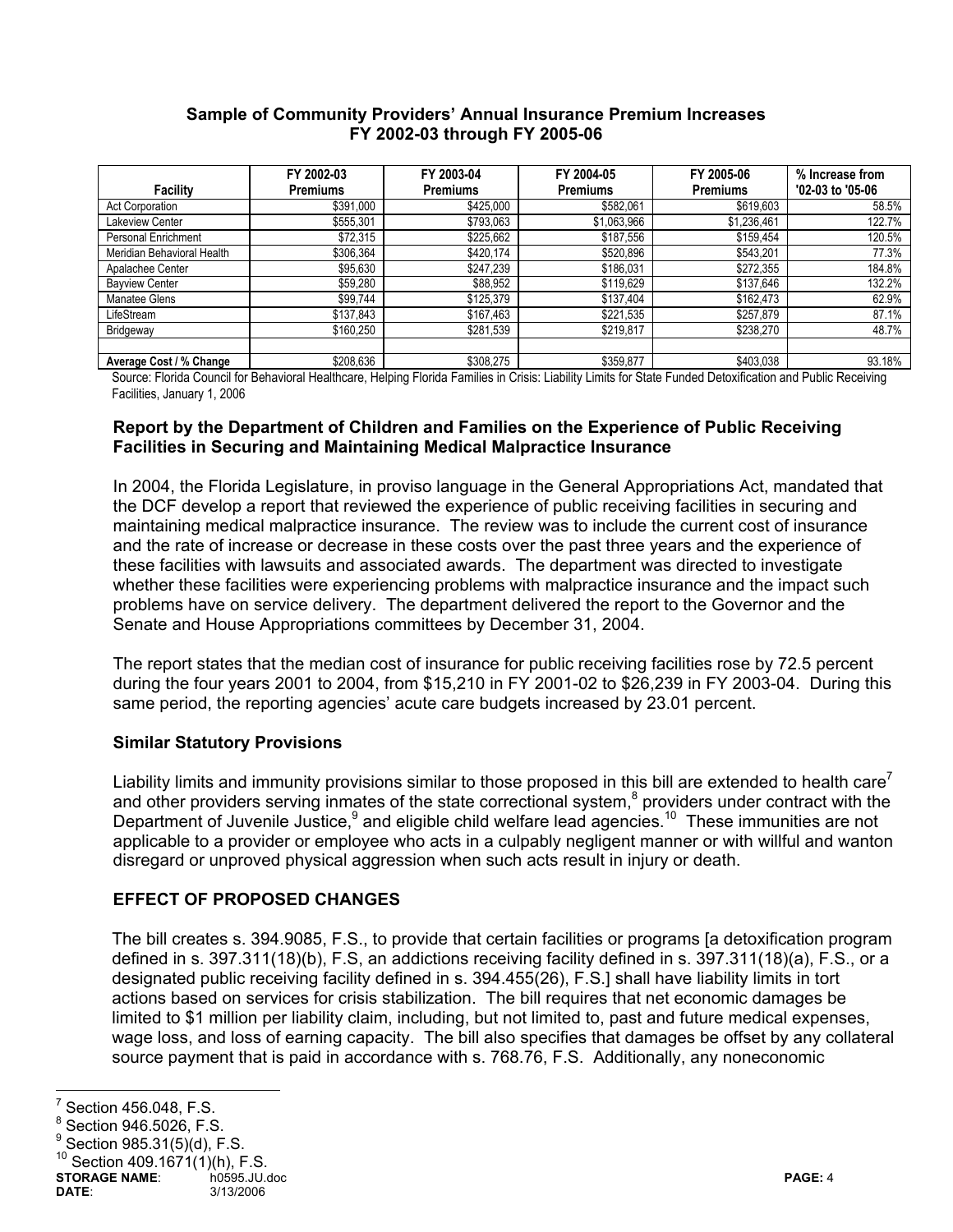damages specified against the entities specified by this bill are limited to \$200,000 per claim. The bill allows any claim to be settled up to the policy limits without action by the Legislature. However, claims for any amount exceeding the limits specified by this bill may be brought to the Legislature as a claims bill in accordance with s. 768.28, F.S. The provider or its insurer must assume any costs for defending actions brought under this section.

The bill specifies that the immunities enjoyed by a provider under the provisions of this act extend to an employee of the provider when the employee is acting in furtherance of the provider's responsibilities under its contract with the DCF. However, these immunities are not applicable to a provider or employee who acts in a culpably negligent manner or with willful and wanton disregard or unprovoked physical aggression when such acts result in injury or death.

The bill specifies that a person who provides contractual services to the DCF is not an employee or agent of the state for the purposes of ch. 440, F.S. (Worker's Compensation). The bill requires each provider obtain and maintain general liability coverage in the amount of \$1 million per claim and \$3 million per incident.

The bill additionally specifies that the conditional limitations on damages specified by this act shall be increased at the rate of five percent each year, to be prorated from its effective date to the date at which damages subject to such limitations are awarded by final judgment or settlement.

C. SECTION DIRECTORY:

**Section 1.** Creates 768.0755, F.S., relating to behavioral provider liability.

**Section 2.** Provides that the bill takes effect on July 1, 2006.

# **II. FISCAL ANALYSIS & ECONOMIC IMPACT STATEMENT**

- A. FISCAL IMPACT ON STATE GOVERNMENT:
	- 1. Revenues:

This bill does not appear to have a fiscal impact on state revenues.

2. Expenditures:

This bill does not appear to have a fiscal impact on state expenditures.

- B. FISCAL IMPACT ON LOCAL GOVERNMENTS:
	- 1. Revenues:

This bill does not appear to have a fiscal impact on local government revenues.

2. Expenditures:

This bill does not appear to have a fiscal impact on local government expenditures.

C. DIRECT ECONOMIC IMPACT ON PRIVATE SECTOR:

The provisions of this bill limit the economic damages recoverable by certain individuals who have been damaged in tort and require that certain substance abuse and mental health providers purchase general liability coverage.

The Department of Children and Family Services reports that limiting the damages awarded to an individual may have a direct positive impact on certain mental health and substance abuse providers by containing the cost of their insurance premiums, thereby reducing their administrative costs.